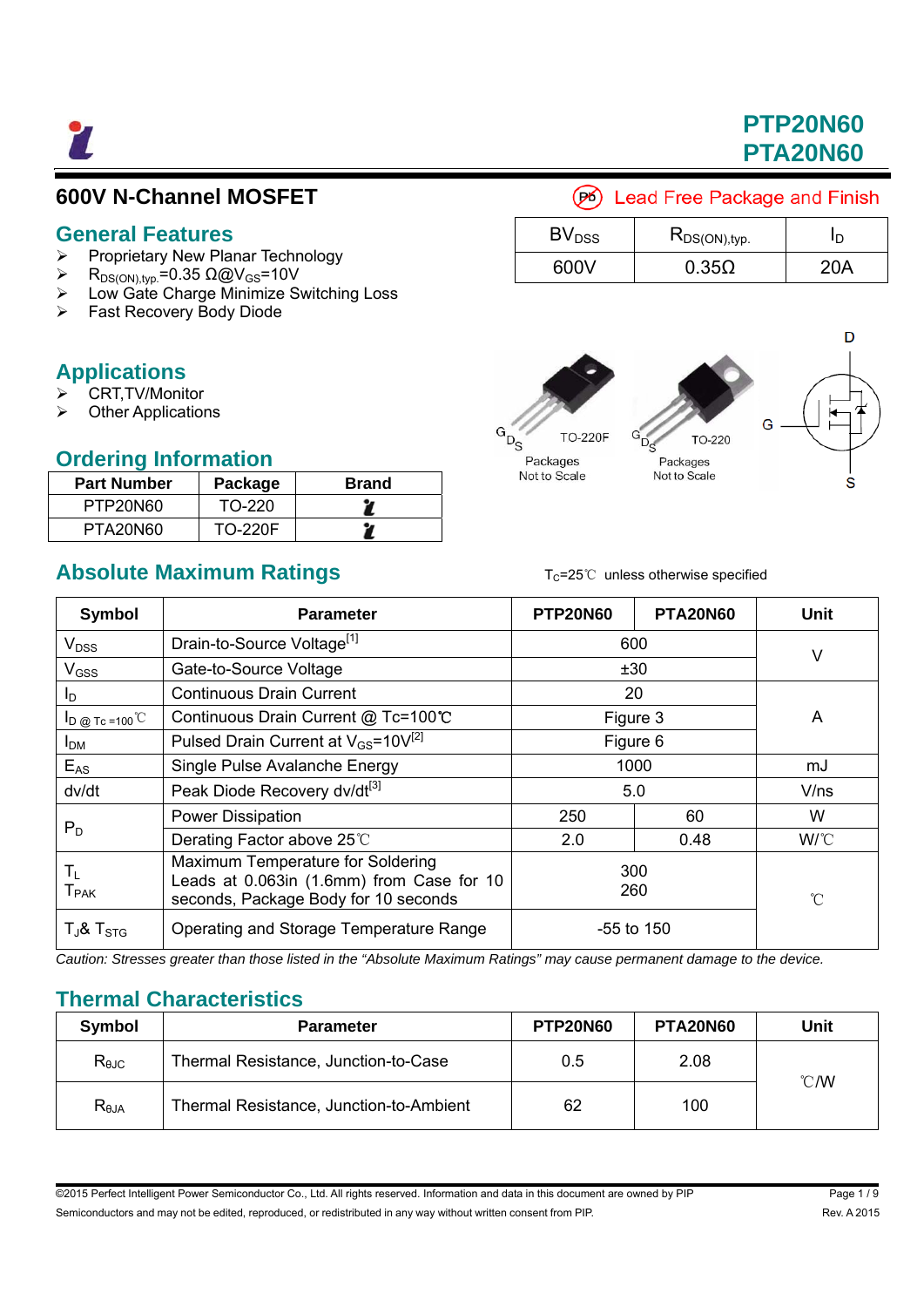## **Electrical Characteristics**

### **OFF Characteristics** T<sub>J</sub> =25℃ unless otherwise specified

| Symbol                                                     | <b>Parameter</b>                  | Min. | Typ. | Max.   | <b>Unit</b>                                               | <b>Test Conditions</b>       |
|------------------------------------------------------------|-----------------------------------|------|------|--------|-----------------------------------------------------------|------------------------------|
| BV <sub>DSS</sub>                                          | Drain-to-Source Breakdown Voltage | 600  | --   | $- -$  | V                                                         | $V_{GS}$ =0V, $I_D$ =250uA   |
| Drain-to-Source Leakage Current<br><b>I</b> <sub>DSS</sub> |                                   | --   |      |        |                                                           | $V_{DS}$ =480V, $V_{GS}$ =0V |
|                                                            |                                   |      | 100  | uA     | $V_{DS} = 600V$ , $V_{GS} = 0V$ ,<br>$T_1 = 125^{\circ}C$ |                              |
| I <sub>GSS</sub>                                           | Gate-to-Source Leakage Current    | --   |      | $+100$ |                                                           | $V_{GS}$ =+30V, $V_{DS}$ =0V |
|                                                            |                                   |      |      | $-100$ | nA                                                        | $V_{GS}$ =-30V, $V_{DS}$ =0V |

#### **ON Characteristics T**<sub>⊥</sub>=25℃ unless otherwise specified

| <b>Symbol</b> | <b>Parameter</b>                                              | Min.  | Typ.                                              | Max.  | Unit | <b>Test Conditions</b>            |
|---------------|---------------------------------------------------------------|-------|---------------------------------------------------|-------|------|-----------------------------------|
| $R_{DS(ON)}$  | <b>Static Drain-to-Source</b><br>On-Resistance <sup>[4]</sup> |       | 0.35                                              | 0.45  | Ω    | $V_{GS}$ =10V, $I_{D}$ =10A       |
| $V_{GS(TH)}$  | Gate Threshold Voltage                                        | 2.0   | $\hspace{0.05cm}-\hspace{0.05cm}-\hspace{0.05cm}$ | 4.0   | V    | $V_{DS} = V_{GS}$ , $I_D = 250uA$ |
| gfs           | Forward Transconductance <sup>[4]</sup>                       | $- -$ | 15                                                | $- -$ | S    | $V_{DS}=15V$ , $I_{D}=10A$        |

**Dynamic Characteristics** Essentially independent of operating temperature **Symbol Parameter Min. Typ. Max. Unit Test Conditions**  $C_{iss}$  | Input Capacitance  $\vert$  -- 2800 | -- $C_{\text{rss}}$  Reverse Transfer Capacitance  $\vert$  -- 20 -- $C_{\text{oss}}$  | Output Capacitance  $\vert$  -- | 249 | -pF  $V_{GS} = 0V$ ,  $V_{DS}$ =25V,  $f=1.0$ MH<sub>z</sub>  $Q_q$  | Total Gate Charge  $\begin{array}{|c|c|c|c|c|}\n\hline\n-\end{array}$  | -- | 60 | -- $Q_{gs}$  Gate-to-Source Charge  $\vert$  --  $\vert$  14  $\vert$  -- $Q_{\text{qd}}$  | Gate-to-Drain (Miller) Charge | -- | 23 | - $nC$   $V_{DD} = 300V$ ,  $I<sub>D</sub>=20A$ ,  $V<sub>GS</sub>=0$  to 10V

#### **Resistive Switching Characteristics** Essentially independent of operating temperature

| <b>Symbol</b> | <b>Parameter</b>           | Min.  | Typ. | Max.  | <b>Unit</b> | <b>Test Conditions</b>                                                     |
|---------------|----------------------------|-------|------|-------|-------------|----------------------------------------------------------------------------|
| td(ON)        | Turn-on Delay Time         |       | 35   | --    | nS          | $V_{DD} = 300V$ ,<br>$I_D=20A$ ,<br>$V_{GS}$ = 10 $V$<br>$R$ G=25 $\Omega$ |
| trise         | <b>Rise Time</b>           | --    | 72   | --    |             |                                                                            |
| td(OFF)       | <b>Turn-Off Delay Time</b> | --    | 155  | $- -$ |             |                                                                            |
| tfall         | <b>Fall Time</b>           | $- -$ | 70   | --    |             |                                                                            |

@2015 Perfect Intelligent Power Semiconductor Co., Ltd. All rights reserved. Information and data in this document are owned by PIP Page 2/9 Semiconductors and may not be edited, reproduced, or redistributed in any way without written consent from PIP. Rev. A 2015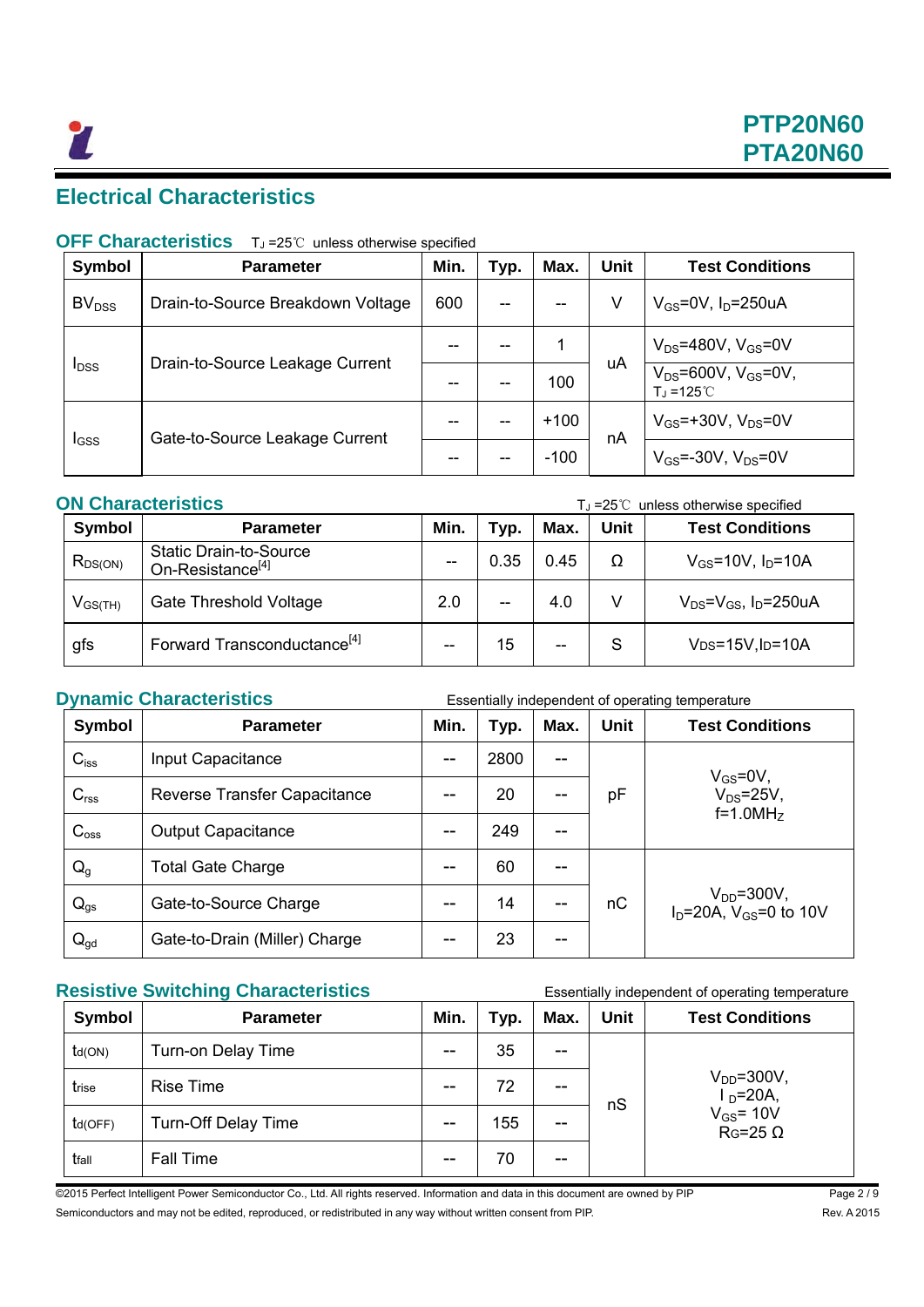### **Source-Drain Body Diode Characteristics** TJ=25℃ unless otherwise specified

| Symbol                 | <b>Parameter</b>                         | Min   | Typ.  | Max. | <b>Unit</b> | <b>Test Conditions</b> |
|------------------------|------------------------------------------|-------|-------|------|-------------|------------------------|
| I <sub>SD</sub>        | Continuous Source Current <sup>[4]</sup> | $- -$ | --    | 20   |             | Integral PN-diode in   |
| <b>I</b> <sub>SM</sub> | Pulsed Source Current <sup>[4]</sup>     | $- -$ | --    | 80   | Α           | <b>MOSFET</b>          |
| $V_{SD}$               | Diode Forward Voltage                    | --    | $- -$ | 1.5  |             | $IS=20A, VGS=0V$       |
| trr                    | Reverse recovery time                    | $- -$ | 400   | --   | ns          | $V_{GS}$ =0V, IF=20A,  |
| Qrr                    | Reverse recovery charge                  | $- -$ | 3.0   | --   | <b>uC</b>   | $dir/dt = 100A/µs$     |

**Note:** 

[1] TJ=+25℃ to +150℃

[2] Repetitive rating; pulse width limited by maximum junction temperature.

[3] ISD= 20A di/dt < 100 A/μs, VDD < BVDSS, TJ=+150℃.

[4] Pulse width≤380µs; duty cycle≤2%.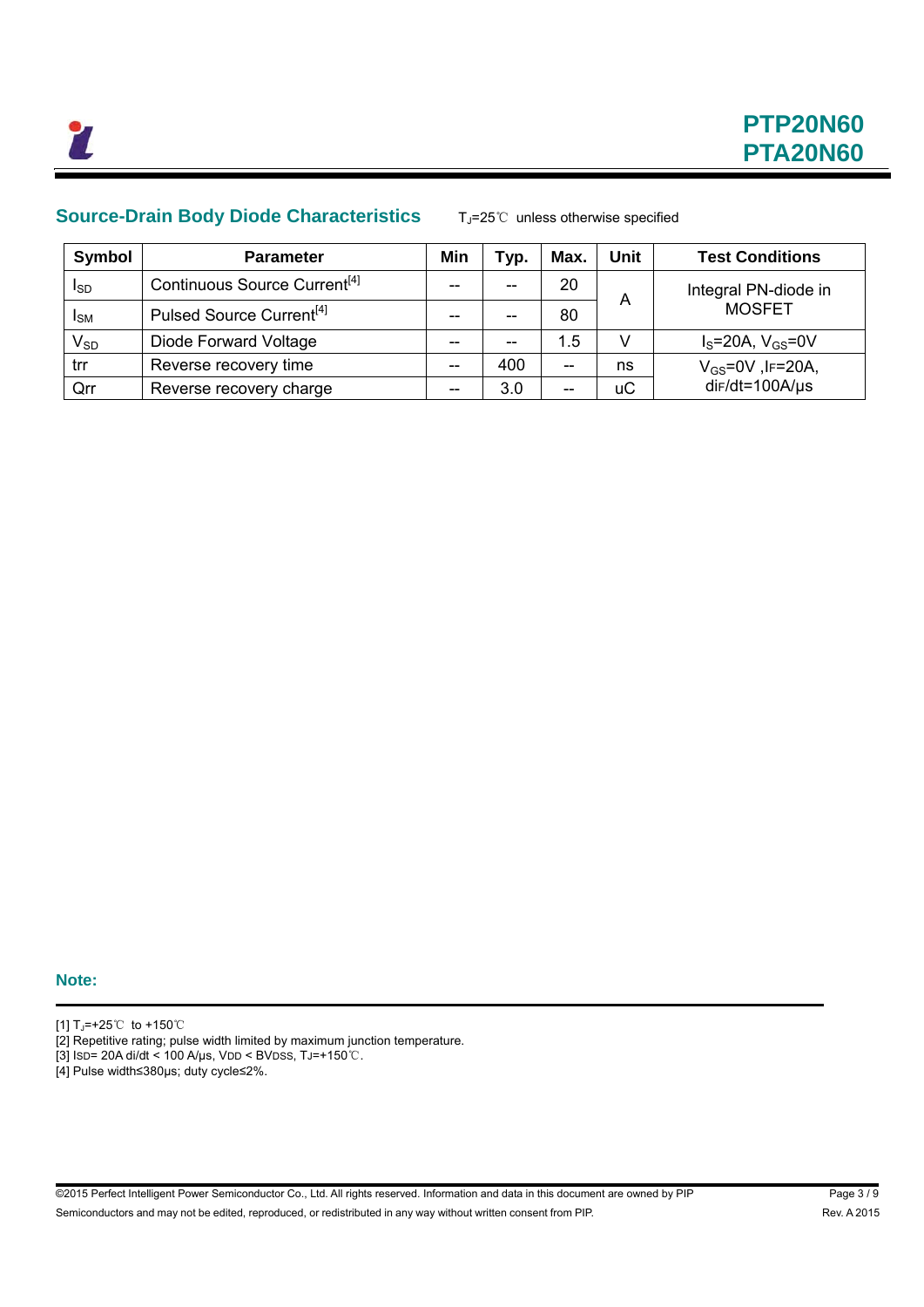# **Typical Characteristics**



t<sub>p</sub>, Rectangular Pulse Duration (s)





Figure 4. Typical Output Characteristics

20

15

 $10$ 

5

 $\mathbf 0$ 

 $\mathbf 0$ 

b, Drain Current (A)

PULSE DURATION =  $250 \text{ }\mu\text{S}$ 

DUTY FACTOR = 0.5%

3

6

MAX,  $T_C = 25^{\circ}C$ 

Figure 3. Maximum Continuous Drain Current vs Case Temperature



Typical Drain-to-Source ON Resistance Figure 5. vs Gate Voltage and Drain Current



©2015 Perfect Intelligent Power Semiconductor Co., Ltd. All rights reserved. Information and data in this document are owned by PIP Page 4 / 9 Semiconductors and may not be edited, reproduced, or redistributed in any way without written consent from PIP. Rev. A 2015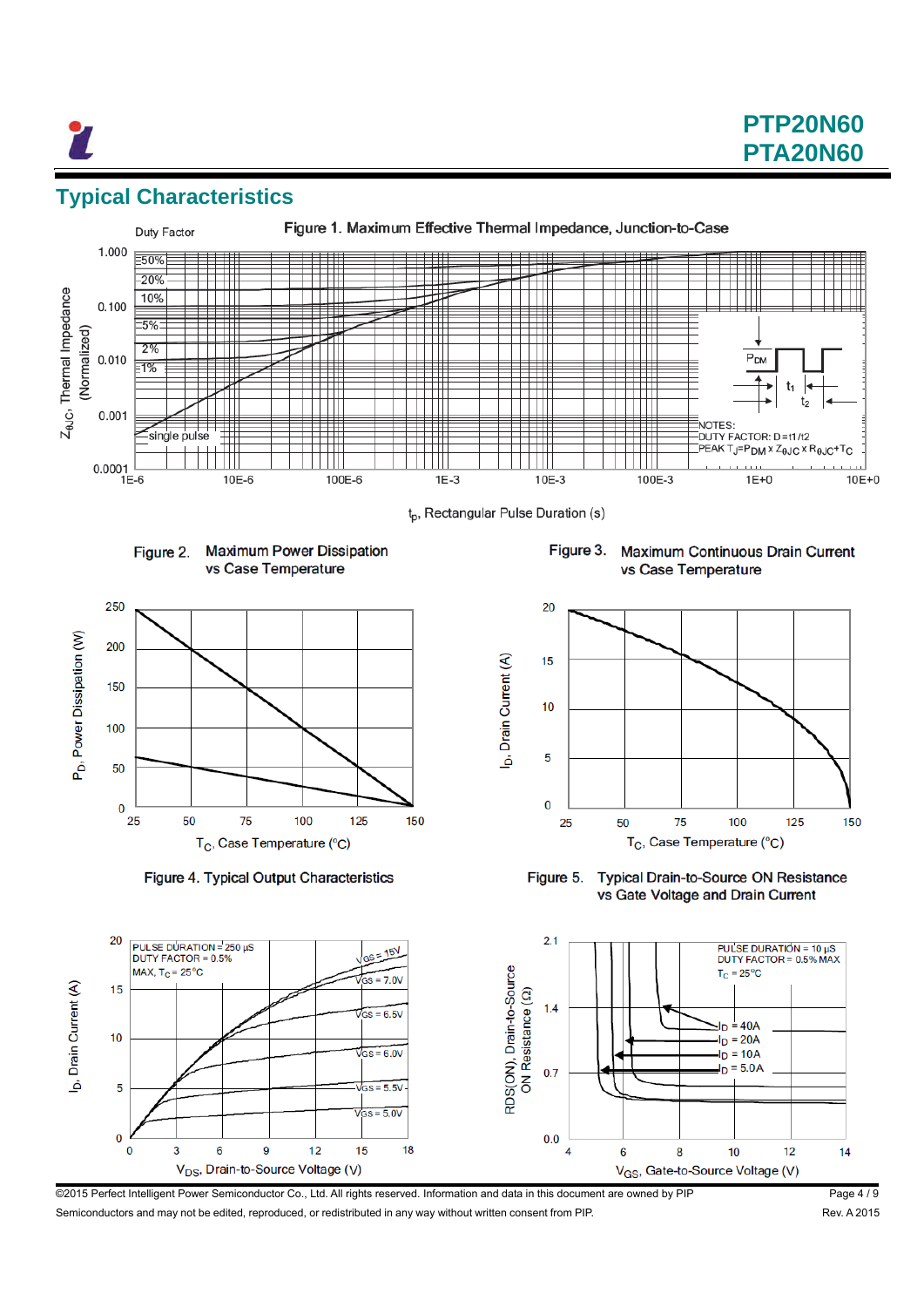#### **Typical Characteristics(Cont.)** Figure 6. Maximum Peak Current Capability



A<sub>S</sub>, Avalanche Current (A)

#### Figure 7. Typical Transfer Characteristics



V<sub>GS</sub>, Gate-to-Source Voltage (V)

**Switching Capability** 

**Unclamped Inductive** 

Figure 8.





©2015 Perfect Intelligent Power Semiconductor Co., Ltd. All rights reserved. Information and data in this document are owned by PIP Page 5 / 9 Semiconductors and may not be edited, reproduced, or redistributed in any way without written consent from PIP. Rev. A 2015

150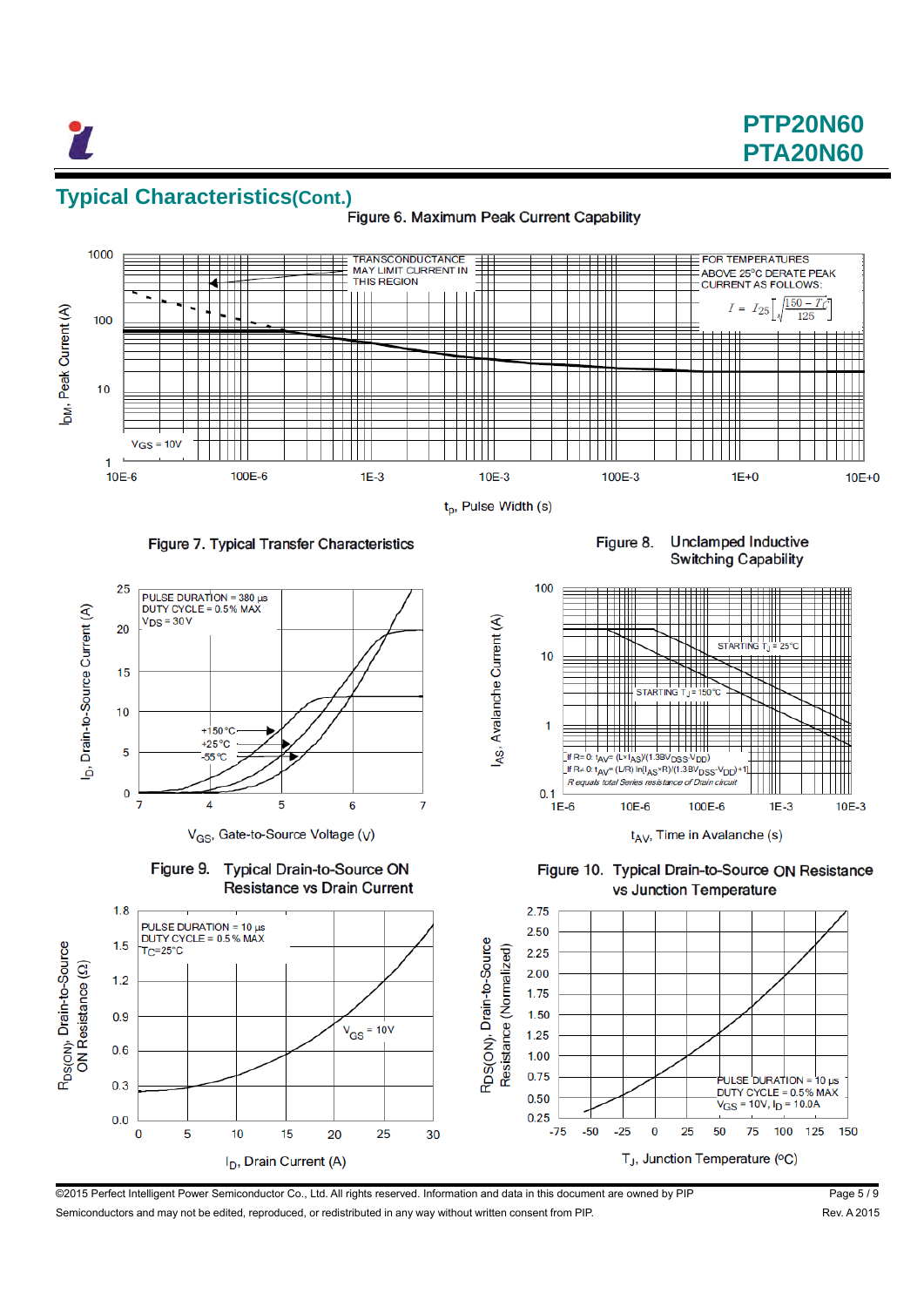# **PTP20N60 PTA20N60**





V<sub>DS</sub>, Drain-to-Source Voltage (V)







Figure 14. **Typical Capacitance vs** Drain-to-Source Voltage



V<sub>DS</sub>, Drain Voltage (V)

**Typical Body Diode Transfer** Figure 16. Characteristics



©2015 Perfect Intelligent Power Semiconductor Co., Ltd. All rights reserved. Information and data in this document are owned by PIP Page 6 / 9 Semiconductors and may not be edited, reproduced, or redistributed in any way without written consent from PIP. Rev. A 2015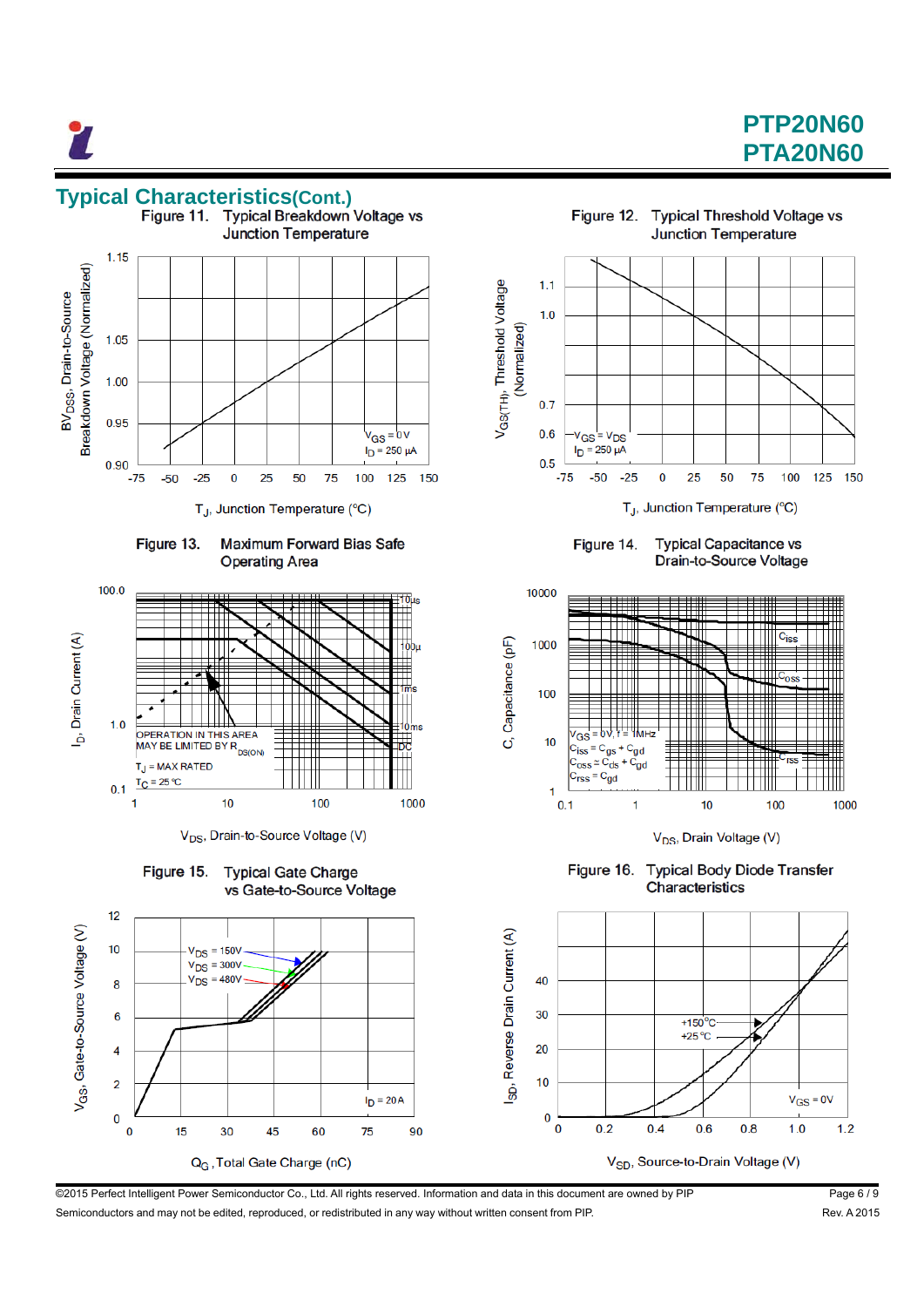7

**PTP20N60 PTA20N60**

## Test Circuits and Waveforms



@2015 Perfect Intelligent Power Semiconductor Co., Ltd. All rights reserved. Information and data in this document are owned by PIP Page 7/9 Semiconductors and may not be edited, reproduced, or redistributed in any way without written consent from PIP. Rev. A 2015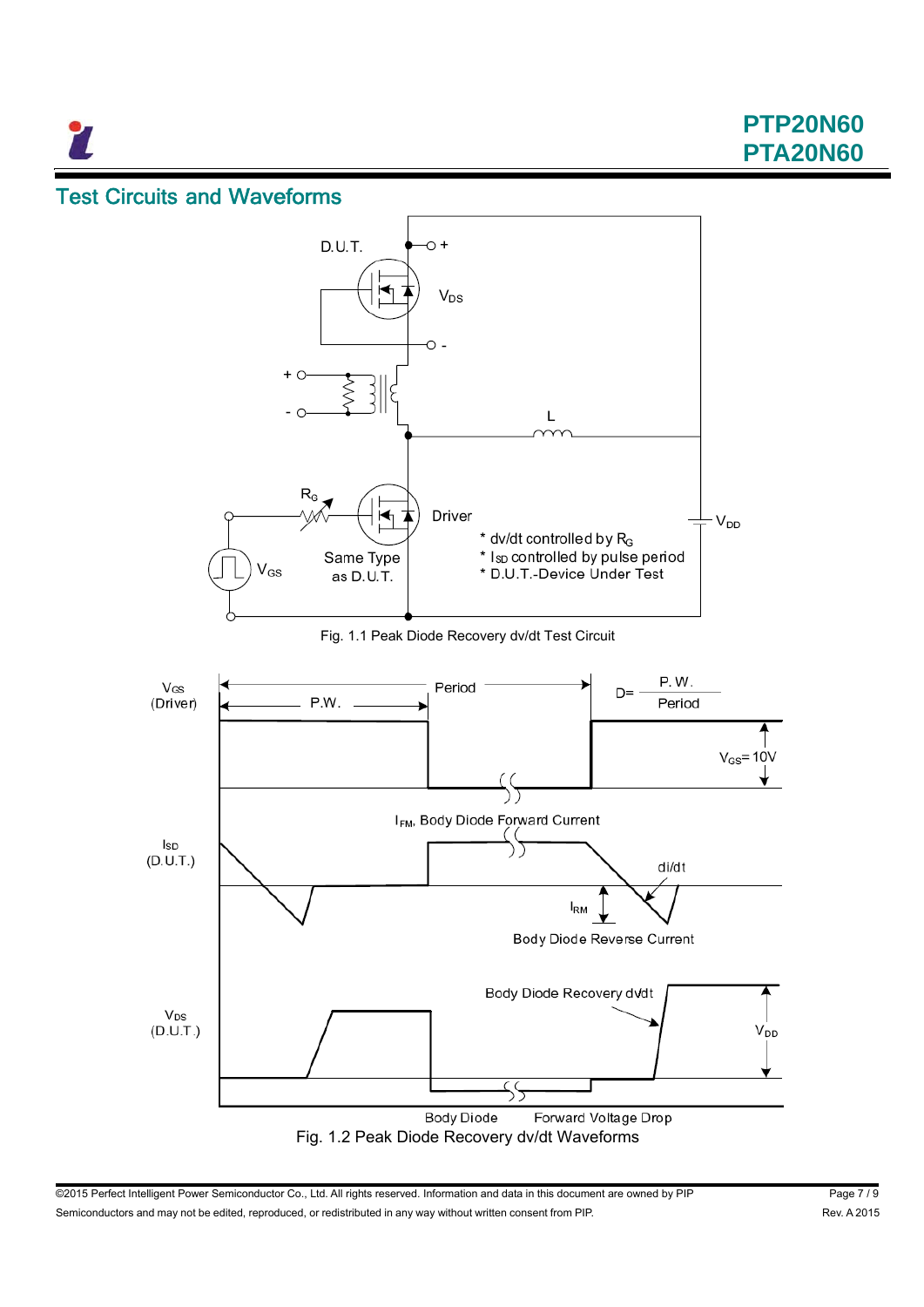27

# **PTP20N60 PTA20N60**

## Test Circuits and Waveforms **(Cont.)**



Fig. 2.1 Switching Test Circuit



Fig. 3.1 Gate Charge Test Circuit



Fig. 4.1 Unclamped Inductive Switching Test Circuit



Fig. 2.2 Switching Waveforms



Fig. 3.2 Gate Charge Waveform





©2015 Perfect Intelligent Power Semiconductor Co., Ltd. All rights reserved. Information and data in this document are owned by PIP Page 8 / 9 Semiconductors and may not be edited, reproduced, or redistributed in any way without written consent from PIP. Rev. A 2015